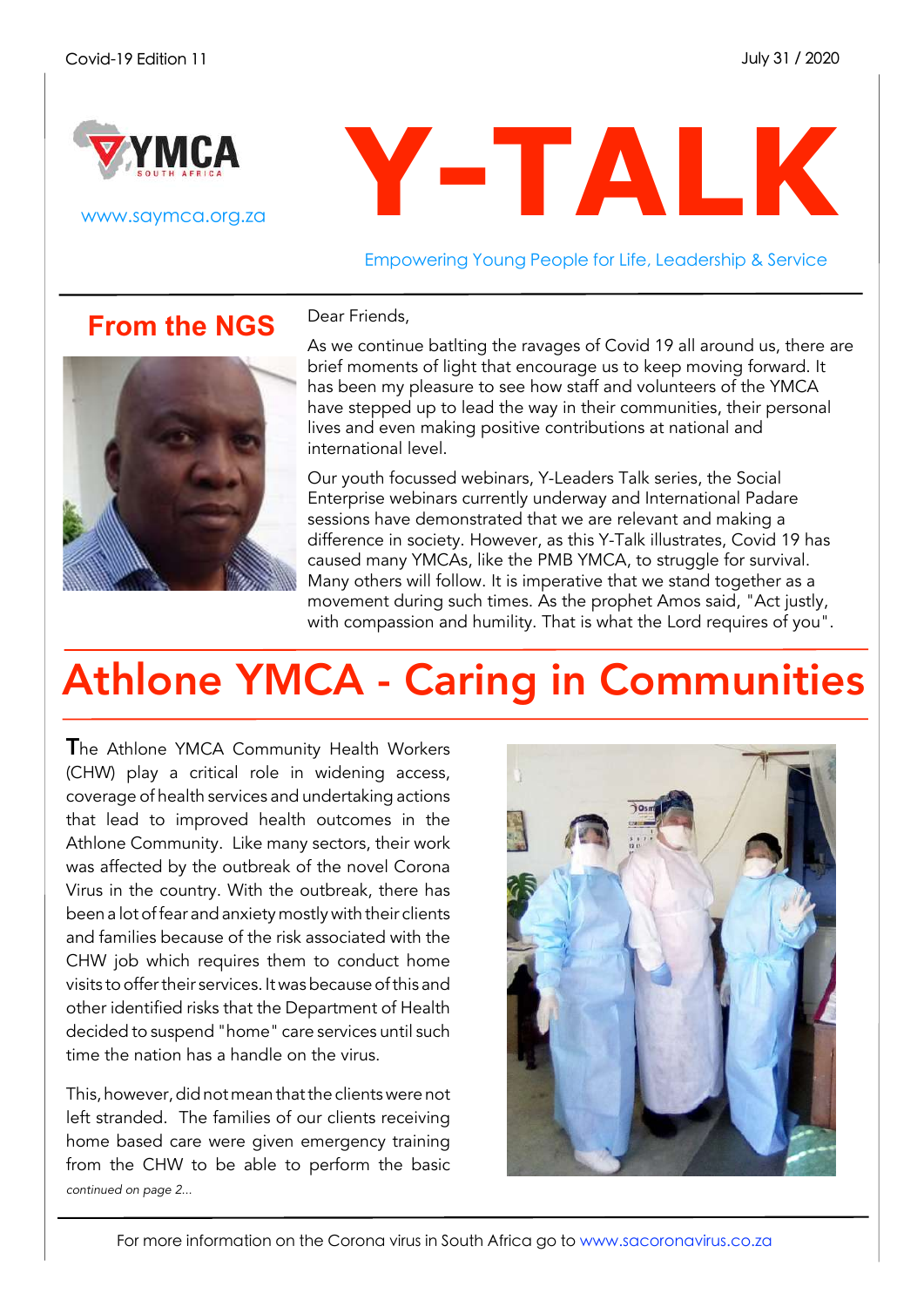services until such time that the CHW's are able to return to assist the families. The CHWs have kept in constant communication with clients' families.



The good news is that we are now again able to reintegrate the Community Health Workers to their work in the community.

All precautionary measures are in place to make sure that both clients and care workers are protected from getting infected with COVID 19.

#### *Our first new client is a 90 year old who we are caring for at her home. We are proud to be able to support our community in this way.*

This development does not come without challenges. YMCA Athlone has received limited stock of personal protective equipment. The CHWs are all from within the communities they work in, and these communities are poverty stricken.

We are running fundraisers to provide food hampers and other essentials as additional support to the CHWs. Our belief is that we cannot send staff into the field without trying to assist them first.

#### YMCA Fund supports Online Learning

Mpumelelo Zulu, the first beneficiary of the SA YMCA/Charlotte Coleman-Smith (CCS) Bursary fund, is a second year Electrical Engineering student at Durban University of Technology.

He has shared that in a time where students are feeling let down and not supported by their Universities and Faculties, he is happy to be associated with, and a beneficiary of, the fund. Through this relationship he has the resources to continue online with his studies.

While many other students are struggling with access to computers, wifi and data, Mpumelelo has been able to purchase a laptop and monthly data to keep his online learning going.

In addition to this, through the monthly stipend he receives, he has been able to empower himself and get his learners licence.



Mpumelelo Zulu - 1st recipient of CCS Bursary Fund

Ngiyabonga YMCA, niyangi siza kakhulu (Thank you YMCA. You support me greatly).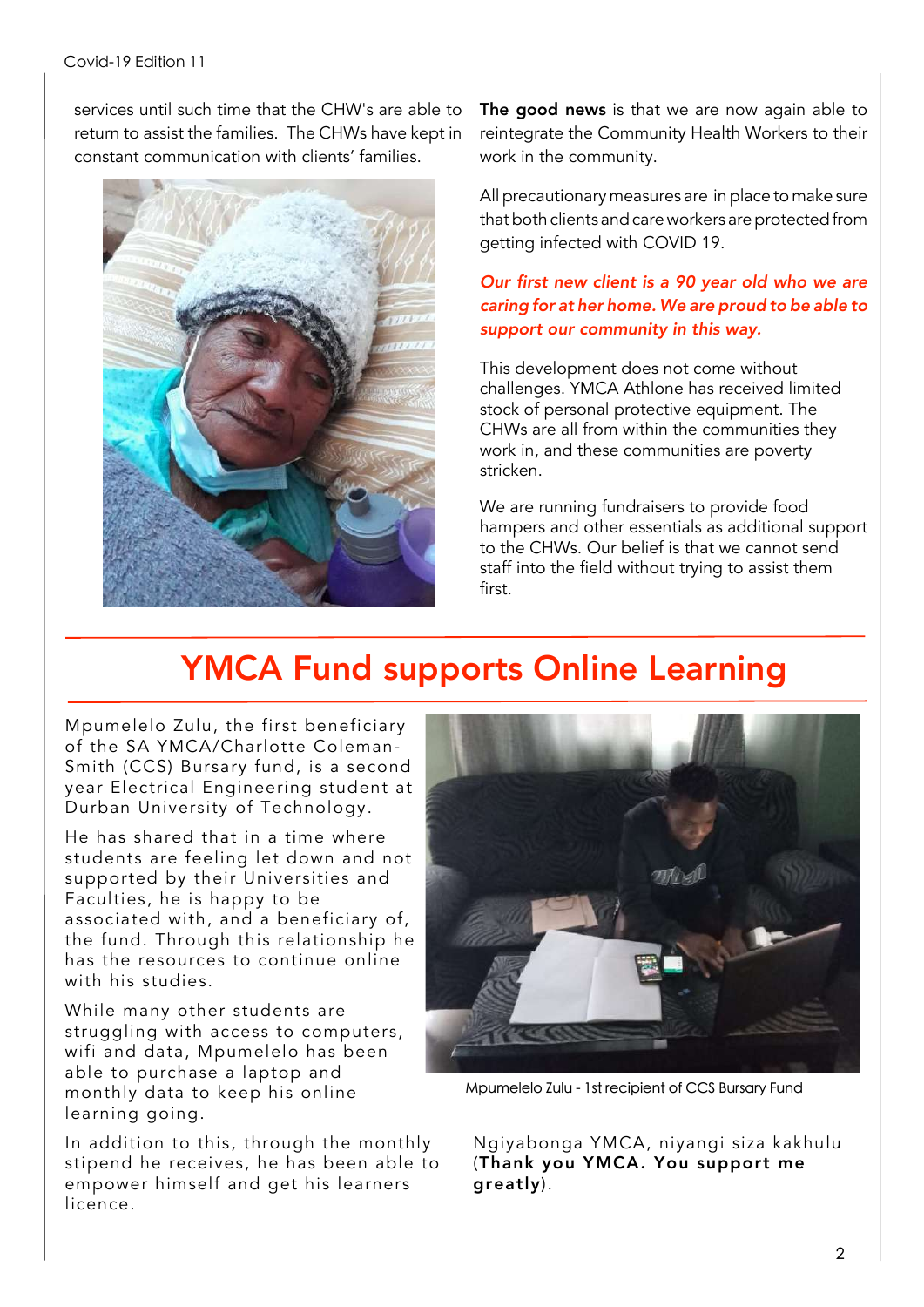#### Struggling YMCA begs PMB council to restore power despite R2m bill

This article was written by a journalist of the Mercury newspaper, in solidarity with PMB YMCA

A global non-profit organisation that has helped feed and shelter the homeless during the lockdown in Pietermaritzburg has suffered a huge setback after the municipality disconnected its electricity last week.

The fate of the YMCA – a youth empowerment organisation that has been servicing Pietermaritzburg and surrounds for 145 years – hangs in the balance if it cannot find at least R320 000 to have the electricity reconnected.

The Msunduzi Municipality switched the lights off because the YMCA had not paid its bill for the past three months.

Now, the YMCA faces further loss in funding as its tenants cannot function without electricity and may abandon the organisation.

The municipality said it could not reconnect the YMCA unless it paid its account in full, as the creditcontrol policy stipulated.

In a written communication with the chief executive of the organisation, Clinton George, city manager Madoda Khathide said that the credit-control policy was very clear in cases of defaulting consumers and that the YMCA's acknowledgement of debt resulting from the lockdown made it a potential candidate for the termination of its existing payment arrangement.

"I am not going to reconnect the electricity in your facility sir, unless you pay what is due. I'm battling to pay Eskom, Umgeni and other creditors. You saw on front-page news that we are accused of mismanaging the city and I have committed to rectifying these by the end of September 2020," Kathide wrote to George.





George said their finances hit rock bottom when the lockdown started in March as the Y-Fit gym had to close in keeping with the risk-adjusted regulations.

Since all of the funds raised through gym membership fees went to the YMCA, the organisation suffered a huge financial loss from that alone as most clients cancelled their memberships.

Then, the University of KwaZulu-Natal notified them it would not pay its R150 000 monthly rent for the student hostels as the students were not occupying the space.

George explained that, in 2018, the YMCA signed an acknowledgement of debt with the municipality after it began experiencing financial difficulties two years earlier when UKZN did not renew its lease for student hostels for a year.

The YMCA offered to pay R10 000 monthly toward its R2m debt with the municipality – a promise it had not defaulted on since then.

"Every month, diligently, we paid R10 000 toward our debt. This payment was done over and above our monthly electricity bill.

When Covid-19 hit, there was no cash flow from the gym, no rental from UKZN, and that affected us badly. I wrote to the municipality explaining our situation and offered that we still commit to paying R10 000 toward our previous debt, but pleaded that they allow us some leeway in paying the current account."

*This YMCA is still without electricity as at 31 July.*

PMB YMCA Indoor Sport Centre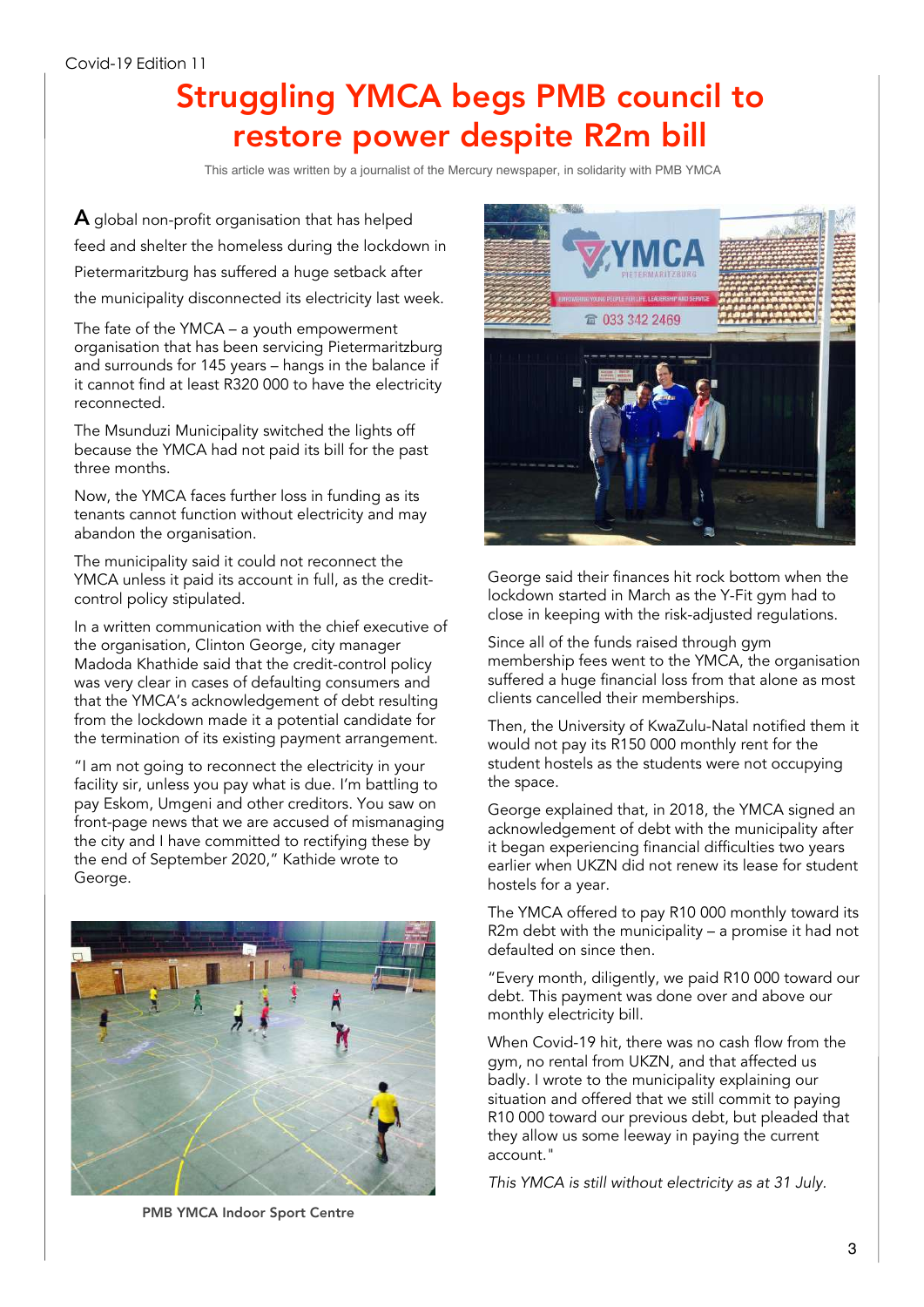

Locked down in Norway with the YWCA/YMCA...Sunnmøre Folkehøgskule in Ulsteinvik, Norway

## Putting Plans on Hold during Covid 19

When the lockdowns started I remember thinking that "Everything will be fine" and "Soon it will be over". It has been 3 months since then. I am currently working and lingering at Sunnmøre Folkehøgskule, a folk high school, in Ulsteinvik, a coastal town on the North-West coast of Norway.

Here there are low Covid- 19 statistics. This is due to Norway's response to the pandemic and possibly the population density.

I am being kept busy and safe through this time by the school and the Norwegian YMCA-YWCA (KFUK-KFUM). This is also now my longest time abroad and each new day I achieve a new personal best.

Like everyone else this year due to the restrictions and prevention methods put in place to combat Covid-19, I

had to put some plans on hold. Plans for both self improvement and the development of our YMCA. I may claim that these plans would have inspired millions but I guess since they won't be happening we will never know. LOL.

Since before the lockdowns Ravensmead YMCA had started discussions on recruitment. We wanted to be able to meet the requirements of our community without putting heavy strain on

our current volunteers and staff. The task seemed possible at the beginning of the year but once South Africa was on lockdown we had to postpone most of our work and the plans we had. So we kind of got rid of the heavy strain anyway. Just not in the way we would have liked.

During this time we focused on doing things that were still possible even with the current restrictions.

> Although I am abroad, with the help of video calls and many voice notes, me and Qulen Lottering, have created a general community survey, in both English and Afrikaans, to gather information to help design programs that are more community focused and to gain a deeper understanding of what is important to people in Ravensmead. We have also continued with our plans of

recruitment by designing a poster and creating a recruitment plan for a time when it will be possible.

It is important to have plans but our plans don't always happen in the time we have set. So then make a PLAN with T(ea) instead. We are sowing seeds that we hope to reap at the right time.

Written by Keenan Whyte – Reavensmead YMCA

This is also now my longest time abroad and each new day I achieve a new personal best.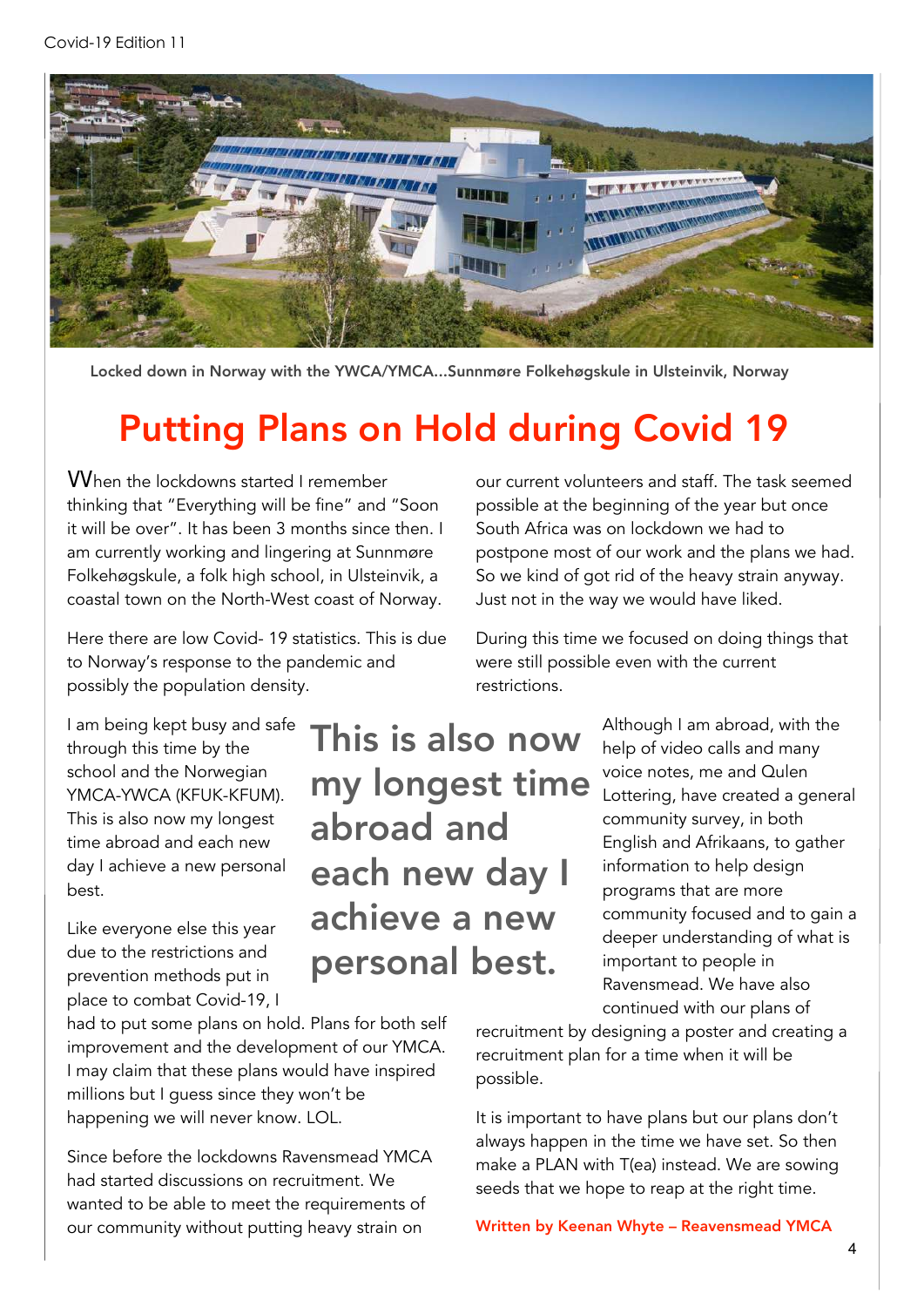## Nelson Mandel Bay YMCA Combating Gender Based Violence

While the coronavirus pandemic and antiracism protests have been dominating global consciousness, in South Africa a recent spike in femicides has caused fresh horror and public outcry. Apart from the economy and health systems being shattered, there has been more impact with women murdered daily than the shadow created by the pandemic.

A woman is murdered every three hours in South Africa and 51% of SA women have experienced violence at the hands of someone with whom they are in a relationship. Even before Covid-19, domestic violence was one of the greatest human rights violations. As the pandemic continues, violence against women is likely to grow with multiple impacts on women's wellbeing, their mental health and the ability to participate and lead in the recovery of our societies and economy.

In celebration of Mandela Day, the Nelson Mandel Bay YMCA had the honour of spending 67 minutes at Yokhuselo Gender-Based Violence Haven. The Haven is dedicated to helping women and their

"What counts in life is not the mere fact that we lived. It is what difference we made to the lives of others" – Nelson Mandela children affected by domestic violence, providing a safe temporary home and counselling to help cope with the short and long term emotional trauma. We pampered



the women and their children with hygiene care kits for them to know there are people who care and want to see safe spaces for women.

The increase in violence against women must be dealt with urgently through measures that meet the gravity and scale of the challenge and reflect the needs of women who face multiple forms of discrimination. Covid-19 is already testing us in ways none of us have previously experienced. The violence that is emerging now as a dark feature of this pandemic is a mirror and a challenge to our values, our resilience and shared humanity. We must not only survive the coronavirus but emerge renewed, with women as a powerful force at the center of recovery.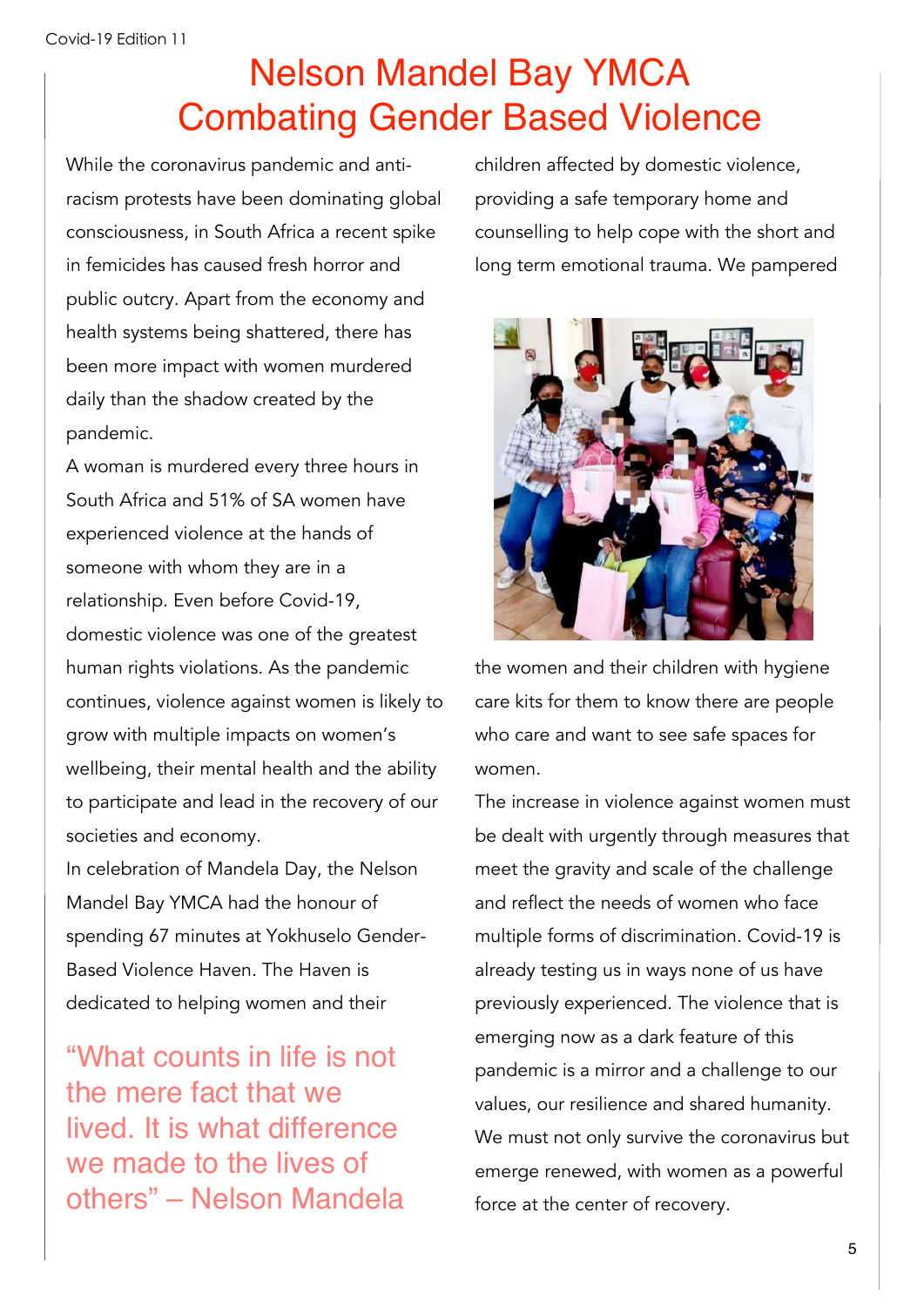#### Webinar and Workshop Updates

In the last 2 weeks of July, we have had 2 webinars and one online workshop. The first webinar was the Youth webinar with the topic "what it means to be an active citizen". This webinar was a launch of a dialogue on being an active citizen under the Be An Active Citizen. Be Like Mo Campaign. The webinar was also a commemoration of Nelson Mandela day by being held for 67 mins. During the Covid 19 crisis, being an active citizen is very important and South Africa YMCA aims to empower youth to be active citizens. Young YMCA members shared what being active citizens meant to them and what roles they are playing as active citizens during the time of Covid 19.

The second webinar, which also happened to be the second Y-Leaders Talk Series, was held on the 22<sup>nd</sup> of July 2020 with the topic "Opportunities and Challenges in the time of Covid -19". The guest speaker for this webinar was the General Secretary of Africa Alliance of YMCAs – Nirina Rakotomala. In her presentation she pointed out how much Covid 19 has accelerated the urgent need for youth empowerment initiatives in Africa to assist youth who, before the pandemic, were already faced with many challenges such as lack of education and unemployment/ underemployment. Nirina highlighted the importance of YMCA focusing on designing programs that use the bottom up approach that would involve young people in the planning and decision making process.

Young people are part of the solution and are at the centre of the YMCA mission.

#### **BACKABUDDY!**

**DONATE TO HELP US PROVIDE SUPPORT TO** YOUNG PEOPLE IN NEED **DURING THE COVID 19 PANDEMIC** 

The donations will be used to buy soaps, sanitizers and masks for vulnerable young people and children.



# **[CLICK](https://www.backabuddy.co.za/champion/project/safe-spaces-for-youth) HERE**

to support the campaign